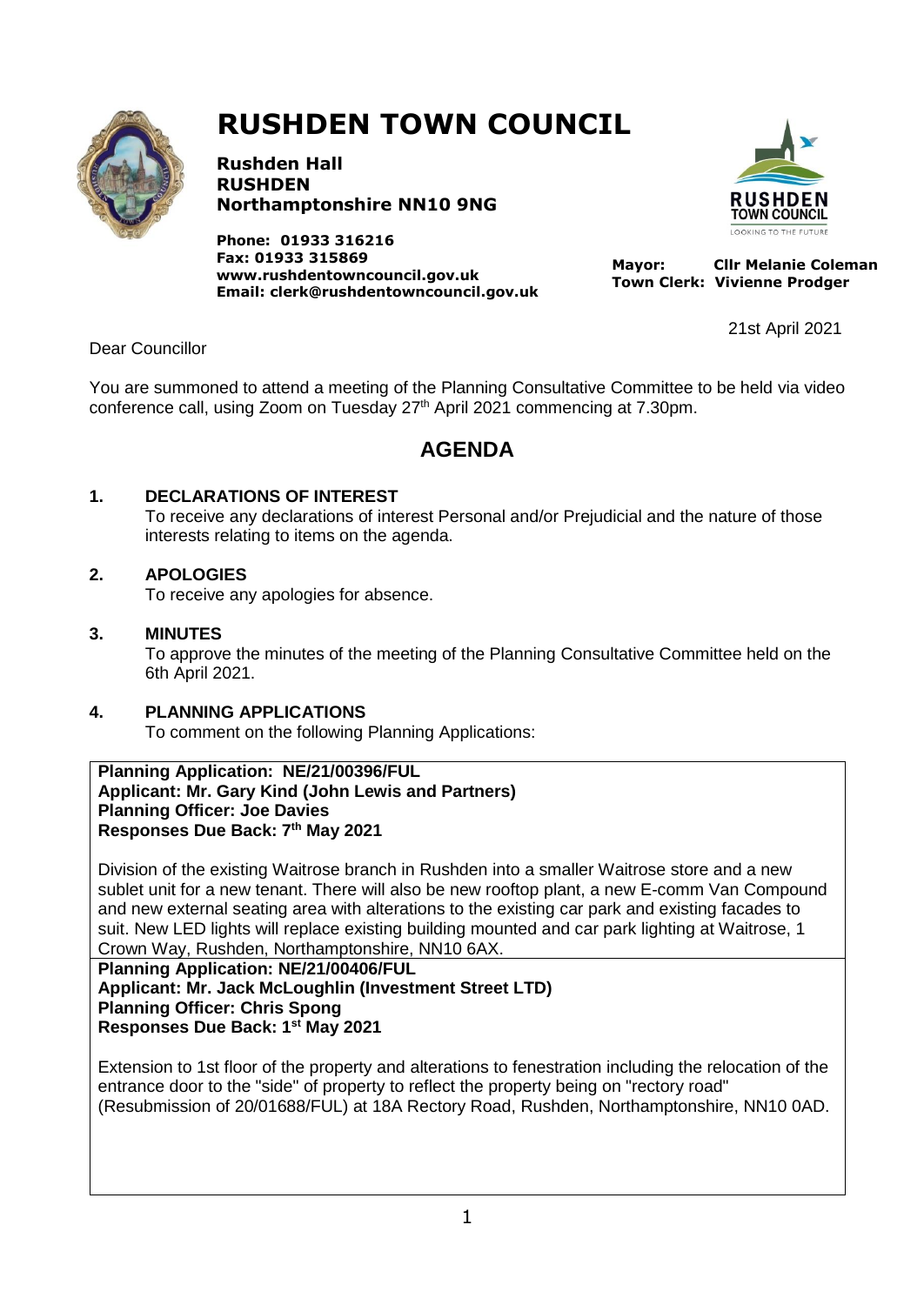| Planning Application: NE/21/00409/VAR<br><b>Planning Officer: Susie Russell</b><br>Responses Due Back: 1 <sup>st</sup> May 2021                                                                                                                                                     | <b>Applicant: Mr. Ben Brett</b>        |
|-------------------------------------------------------------------------------------------------------------------------------------------------------------------------------------------------------------------------------------------------------------------------------------|----------------------------------------|
| Variation of condition 2 to allow for revision to rear extension from flat roof to pitch roof pursuant<br>to 20/01151/FUL - Front porch extension with lean to roof; single storey rear extension and<br>garage conversion at 4 Foskett Close, Rushden, Northamptonshire, NN10 6PR. |                                        |
| <b>Planning Application: NE/21/00423/FUL</b><br><b>Applicant: Mr. Lloyd Graham</b><br><b>Planning Officer: Susie Russell</b><br>Responses Due Back: 1st May 2021                                                                                                                    |                                        |
| First floor side extension over garage at 17 South Park, Rushden, Northamptonshire, NN10 9LY.                                                                                                                                                                                       |                                        |
| Planning Application: NE/21/00439/FUL<br><b>First name Matthias</b><br><b>Surname Gilbert</b>                                                                                                                                                                                       | <b>Applicant: Mr. Matthias Gilbert</b> |
| <b>Planning Officer: Jacqui Colbourne</b><br>Responses Due Back: 14th May 2021                                                                                                                                                                                                      |                                        |
| Erection of a 2.5m high block wall adjacent to a 7.9m section of the boundary and a 4.3m section<br>of the side wall at 83 Hayway, Rushden, Northamptonshire, NN10 6AQ.                                                                                                             |                                        |
| Planning Application: NE/21/00501/FUL<br><b>Planning Officer: Joe Davies</b>                                                                                                                                                                                                        | Applicant: Mr. & Mrs. Dan Hayward      |
| Responses Due Back: 7th May 2021                                                                                                                                                                                                                                                    |                                        |
| Two-storey front extension, internal alterations and alterations to fenestration at 15 Lynford Way,<br>Rushden, Northamptonshire, NN10 9LZ.                                                                                                                                         |                                        |
| <b>Planning Application: NE/21/00502/FUL</b><br><b>Planning Officer: Jacqui Colbourne</b><br>Responses Due Back: 7th May 2021                                                                                                                                                       | <b>Applicant: Mr. &amp; Mrs. Howe</b>  |
| Removal of existing side extension and attached shed; Proposed two storey side extension at 71<br>Victoria Road, Rushden, Northamptonshire, NN10 0AS.                                                                                                                               |                                        |
| <b>Planning Application: NE/21/00506/FUL</b><br><b>Planning Officer: Susie Russell</b><br>Responses Due Back: 7th May 2021                                                                                                                                                          | Applicant: Mr. & Mrs. A Martyn         |
| Erection of single storey rear extension at 17 Comfrey Close, Rushden, Northamptonshire, NN10<br>OGL.                                                                                                                                                                               |                                        |
| Planning Application: NE/21/00590/PDU<br>Planning Officer: 14th May 2021                                                                                                                                                                                                            | <b>Applicant: Mr. Ricky Simmonds</b>   |
| <b>Responses Due Back: Pete Baish</b>                                                                                                                                                                                                                                               |                                        |
| Conversion of offices to 4no flats. All flats have adequate light and are at ground or first floor level<br>at 6 Alfred Street, Rushden, Northamptonshire, NN10 9YS.                                                                                                                |                                        |